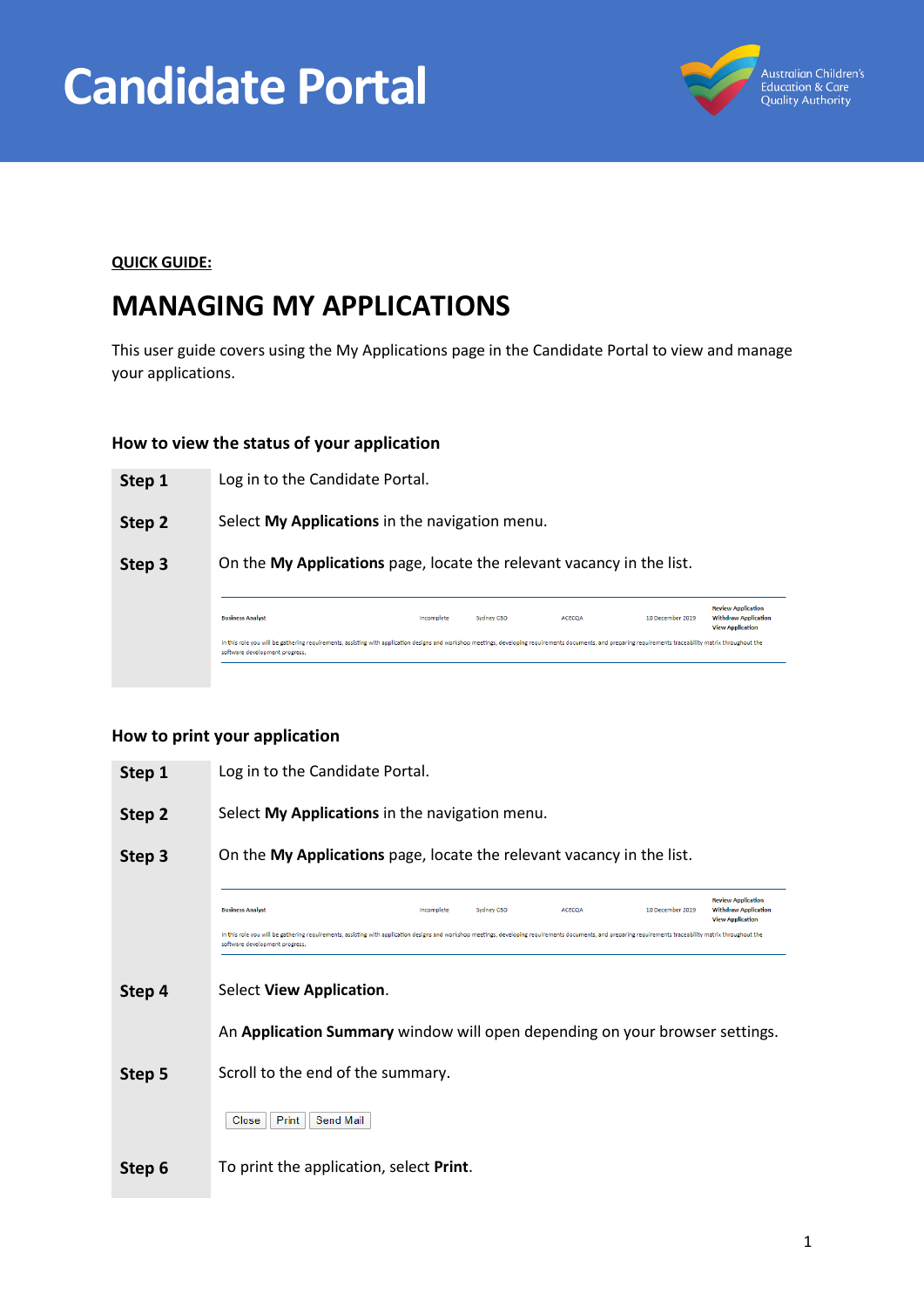|        | A Print dialogue will open depending on your browser settings.                                    |
|--------|---------------------------------------------------------------------------------------------------|
| Step 7 | To email the application, select Send Mail.<br>An email is sent to your registered email address. |
| Step 8 | To close the window, select Close.                                                                |

## **How to withdraw your application**

| Step 1 | Log in to the Candidate Portal.                                                                                                                                                                                                                                                                                                                                                         |
|--------|-----------------------------------------------------------------------------------------------------------------------------------------------------------------------------------------------------------------------------------------------------------------------------------------------------------------------------------------------------------------------------------------|
| Step 2 | Select My Applications in the navigation menu.                                                                                                                                                                                                                                                                                                                                          |
| Step 3 | In the row for the vacancy you want to withdraw from, select Withdraw<br>Application.                                                                                                                                                                                                                                                                                                   |
|        | <b>Review Application</b><br>ACECOA<br><b>Withdraw Application</b><br><b>Business Analyst</b><br>Incomplete<br>Sydney CBD<br>10 December 2019<br><b>View Application</b><br>In this role you will be gathering requirements, assisting with application designs and workshop meetings, developing requirements documents, and preparing requirements traceability matrix throughout the |
|        | software development progress.                                                                                                                                                                                                                                                                                                                                                          |
| Step 4 | Enter the reason for withdrawing in the Withdraw Application window.                                                                                                                                                                                                                                                                                                                    |
|        | <b>Withdraw Application</b><br>Please enter a reason for withdrawing the application.<br><b>Withdraw Application</b><br>Cancel                                                                                                                                                                                                                                                          |
| Step 5 | Select Withdraw Application.                                                                                                                                                                                                                                                                                                                                                            |
| Step 6 | You are asked to confirm the withdrawal of the application. Select OK.                                                                                                                                                                                                                                                                                                                  |
|        | aeq.chris21.com says<br>Please confirm the withdrawal of this application. You can re-apply by<br>opening this application, and re-submitting it<br>OK<br>Cancel                                                                                                                                                                                                                        |
|        | Your Status is updated with Withdrawn.                                                                                                                                                                                                                                                                                                                                                  |
|        | <b>Review Application</b><br><b>Business Analyst</b><br>Withdrawn<br>Sydney CBD<br><b>ACECOA</b><br>10 December 2019<br><b>View Application</b>                                                                                                                                                                                                                                         |
|        | In this role you will be gathering requirements, assisting with application designs and workshop meetings, developing requirements documents, and preparing requirements traceability matrix throughout the software<br>development progress.                                                                                                                                           |
|        |                                                                                                                                                                                                                                                                                                                                                                                         |

*You cannot withdraw an application if the status of the application is Appointed or Unsuccessful. You must enter a reason for withdrawing.*